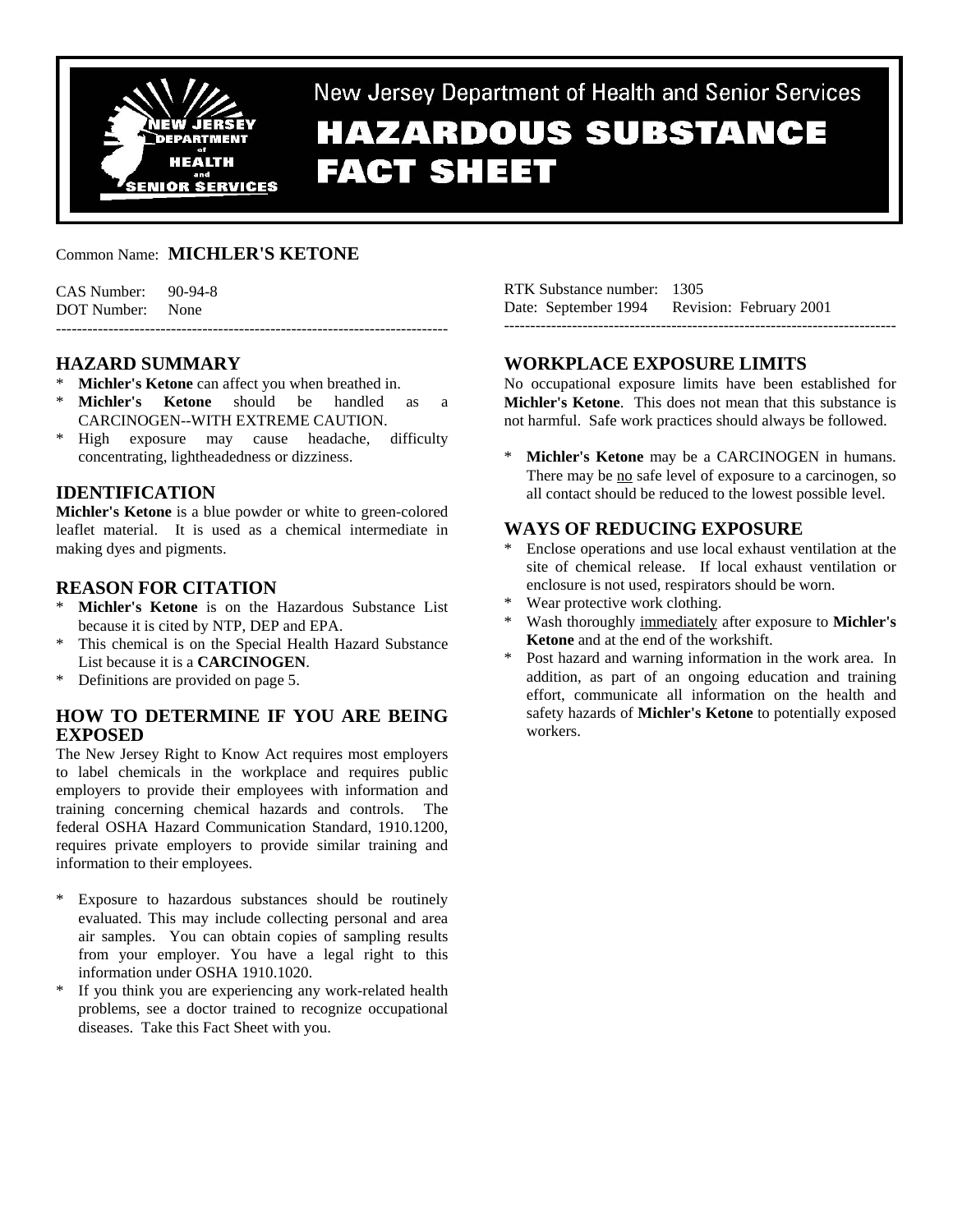## **MICHLER'S KETONE** *page 2 of 6*

This Fact Sheet is a summary source of information of all potential and most severe health hazards that may result from exposure. Duration of exposure, concentration of the substance and other factors will affect your susceptibility to any of the potential effects described below.

---------------------------------------------------------------------------

## **HEALTH HAZARD INFORMATION**

#### **Acute Health Effects**

The following acute (short-term) health effects may occur immediately or shortly after exposure to **Michler's Ketone**:

\* High exposure may cause headache, difficulty concentrating, lightheadedness or dizziness.

#### **Chronic Health Effects**

The following chronic (long-term) health effects can occur at some time after exposure to **Michler's Ketone** and can last for months or years:

#### **Cancer Hazard**

- \* **Michler's Ketone** may be a CARCINOGEN in humans since it has been shown to cause liver cancer in animals.
- \* Many scientists believe there is no safe level of exposure to a carcinogen. Such substances may also have the potential for causing reproductive damage in humans.

#### **Reproductive Hazard**

According to the information presently available to the New Jersey Department of Health and Senior Services, **Michler's Ketone** has not been tested for its ability to affect reproduction.

#### **Other Long-Term Effects**

**Michler's Ketone** has not been tested for other chronic (long-term) health effects.

### **MEDICAL**

#### **Medical Testing**

There is no special test for this chemical. However, if illness occurs or overexposure is suspected, medical attention is recommended.

Any evaluation should include a careful history of past and present symptoms with an exam. Medical tests that look for damage already done are not a substitute for controlling exposure.

Request copies of your medical testing. You have a legal right to this information under OSHA 1910.1020.

#### **WORKPLACE CONTROLS AND PRACTICES**

Unless a less toxic chemical can be substituted for a hazardous substance, **ENGINEERING CONTROLS** are the most effective way of reducing exposure. The best protection is to enclose operations and/or provide local exhaust ventilation at the site of chemical release. Isolating operations can also reduce exposure. Using respirators or protective equipment is less effective than the controls mentioned above, but is sometimes necessary.

In evaluating the controls present in your workplace, consider: (1) how hazardous the substance is, (2) how much of the substance is released into the workplace and (3) whether harmful skin or eye contact could occur. Special controls should be in place for highly toxic chemicals or when significant skin, eye, or breathing exposures are possible.

In addition, the following control is recommended:

\* Where possible, automatically transfer **Michler's Ketone** from drums or other storage containers to process containers.

Good **WORK PRACTICES** can help to reduce hazardous exposures. The following work practices are recommended:

- \* Workers whose clothing has been contaminated by **Michler's Ketone** should change into clean clothing promptly.
- Do not take contaminated work clothes home. Family members could be exposed.
- Contaminated work clothes should be laundered by individuals who have been informed of the hazards of exposure to **Michler's Ketone**.
- Eye wash fountains should be provided in the immediate work area for emergency use.
- \* If there is the possibility of skin exposure, emergency shower facilities should be provided.
- \* On skin contact with **Michler's Ketone**, immediately wash or shower to remove the chemical. At the end of the workshift, wash any areas of the body that may have contacted **Michler's Ketone**, whether or not known skin contact has occurred.
- \* Do not eat, smoke, or drink where **Michler's Ketone** is handled, processed, or stored, since the chemical can be swallowed. Wash hands carefully before eating, drinking, smoking, or using the toilet.
- \* Use a vacuum or a wet method to reduce dust during clean-up. DO NOT DRY SWEEP.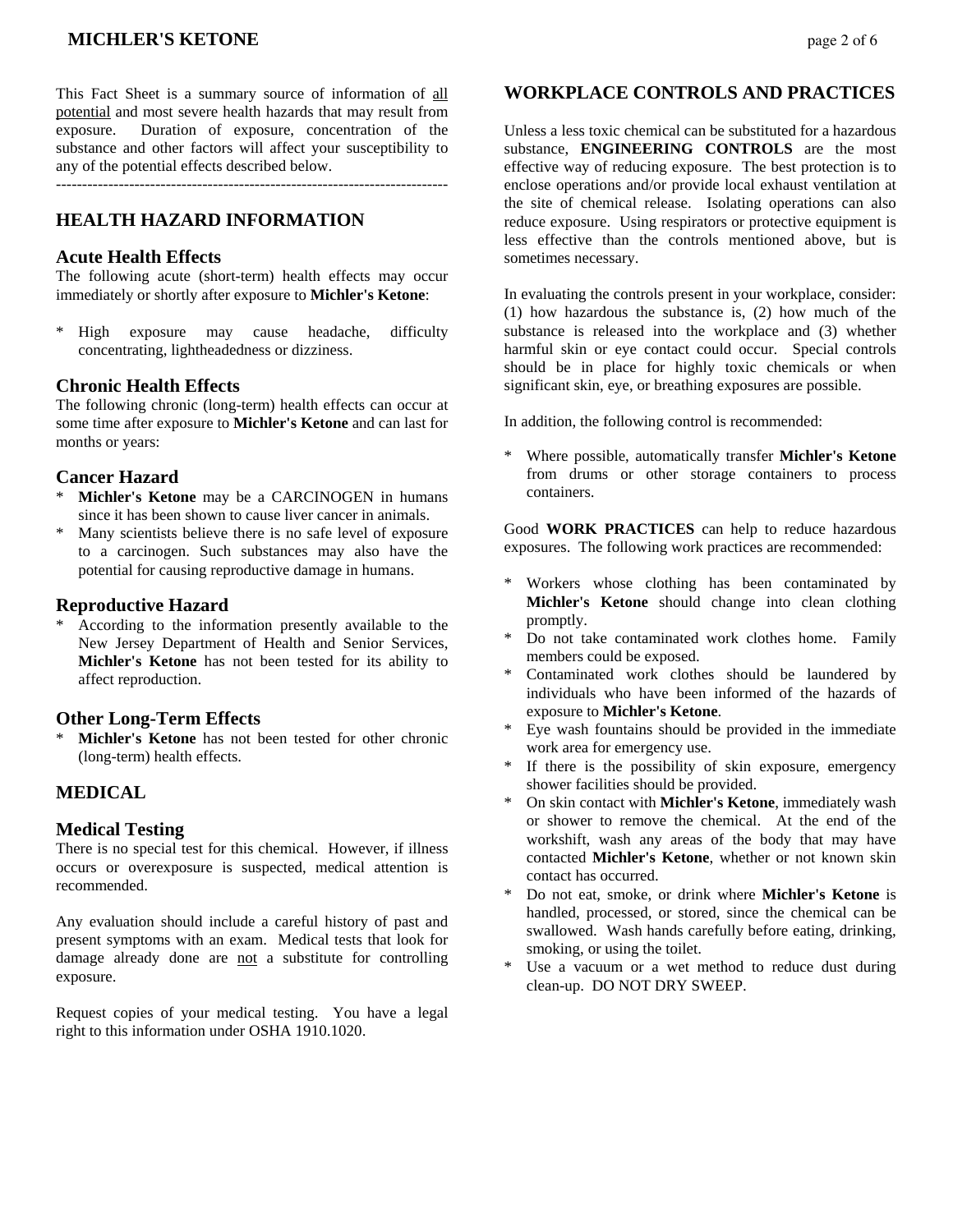## **PERSONAL PROTECTIVE EQUIPMENT**

WORKPLACE CONTROLS ARE BETTER THAN PERSONAL PROTECTIVE EQUIPMENT. However, for some jobs (such as outside work, confined space entry, jobs done only once in a while, or jobs done while workplace controls are being installed), personal protective equipment may be appropriate.

OSHA 1910.132 requires employers to determine the appropriate personal protective equipment for each hazard and to train employees on how and when to use protective equipment.

The following recommendations are only guidelines and may not apply to every situation.

#### **Clothing**

- \* Avoid skin contact with **Michler's Ketone**. Wear protective gloves and clothing. Safety equipment suppliers/ manufacturers can provide recommendations on the most protective glove/clothing material for your operation.
- All protective clothing (suits, gloves, footwear, headgear) should be clean, available each day, and put on before work.

#### **Eye Protection**

\* Eye protection is included in the recommended respiratory protection.

## **Respiratory Protection IMPROPER USE OF RESPIRATORS IS DANGEROUS.**

Such equipment should only be used if the employer has a written program that takes into account workplace conditions, requirements for worker training, respirator fit testing and medical exams, as described in OSHA 1910.134.

At any exposure level, use a MSHA/NIOSH approved supplied-air respirator with a full facepiece operated in a pressure-demand or other positive-pressure mode. For increased protection use in combination with an auxiliary self-contained breathing apparatus operated in a pressuredemand or other positive-pressure mode.

## **QUESTIONS AND ANSWERS**

- Q: If I have acute health effects, will I later get chronic health effects?
- A: Not always. Most chronic (long-term) effects result from repeated exposures to a chemical.
- Q: Can I get long-term effects without ever having shortterm effects?
- A: Yes, because long-term effects can occur from repeated exposures to a chemical at levels not high enough to make you immediately sick.
- Q: What are my chances of getting sick when I have been exposed to chemicals?
- A: The likelihood of becoming sick from chemicals is increased as the amount of exposure increases. This is determined by the length of time and the amount of material to which someone is exposed.
- Q: When are higher exposures more likely?
- A: Conditions which increase risk of exposure include dust releasing operations (grinding, mixing, blasting, dumping, etc.), other physical and mechanical processes (heating, pouring, spraying, spills and evaporation from large surface areas such as open containers), and "confined space" exposures (working inside vats, reactors, boilers, small rooms, etc.).
- Q: Is the risk of getting sick higher for workers than for community residents?
- A: Yes. Exposures in the community, except possibly in cases of fires or spills, are usually much lower than those found in the workplace. However, people in the community may be exposed to contaminated water as well as to chemicals in the air over long periods. This may be a problem for children or people who are already ill.
- Q: Don't all chemicals cause cancer?
- A: No. Most chemicals tested by scientists are not cancercausing.
- Q: Should I be concerned if a chemical causes cancer in animals?
- A: Yes. Most scientists agree that a chemical that causes cancer in animals should be treated as a suspected human carcinogen unless proven otherwise.
- Q: But don't they test animals using much higher levels of a chemical than people usually are exposed to?
- A: Yes. That's so effects can be seen more clearly using fewer animals. But high doses alone don't cause cancer unless it's a cancer agent. In fact, a chemical that causes cancer in animals at high doses could cause cancer in humans exposed to low doses.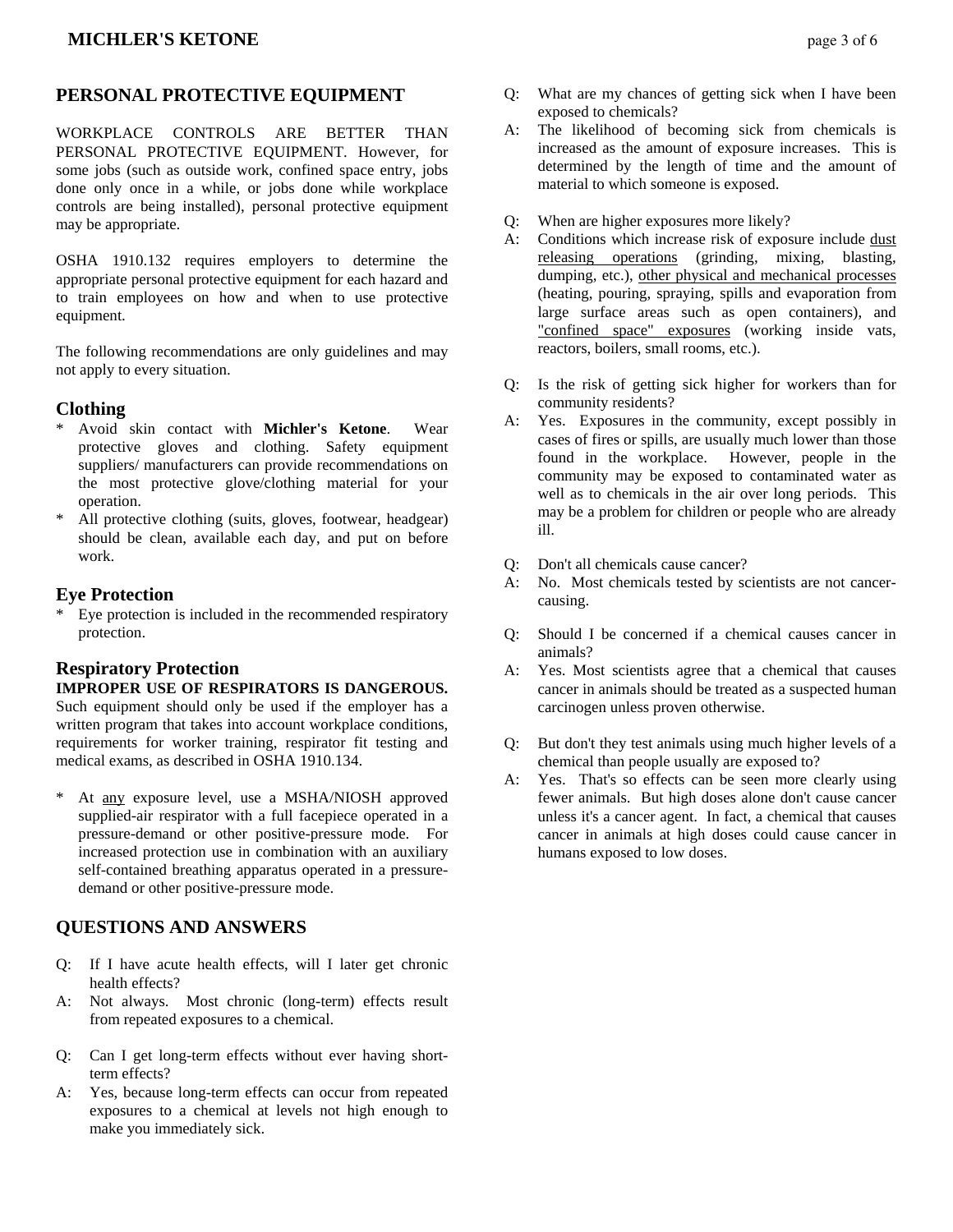--------------------------------------------------------------------------- The following information is available from:

 New Jersey Department of Health and Senior Services Occupational Health Service PO Box 360 Trenton, NJ 08625-0360 (609) 984-1863 (609) 292-5677 (fax)

Web address: http://www.state.nj.us/health/eoh/odisweb/

#### **Industrial Hygiene Information**

Industrial hygienists are available to answer your questions regarding the control of chemical exposures using exhaust ventilation, special work practices, good housekeeping, good hygiene practices, and personal protective equipment including respirators. In addition, they can help to interpret the results of industrial hygiene survey data.

#### **Medical Evaluation**

If you think you are becoming sick because of exposure to chemicals at your workplace, you may call personnel at the Department of Health and Senior Services, Occupational Health Service, who can help you find the information you need.

#### **Public Presentations**

Presentations and educational programs on occupational health or the Right to Know Act can be organized for labor unions, trade associations and other groups.

#### **Right to Know Information Resources**

The Right to Know Infoline (609) 984-2202 can answer questions about the identity and potential health effects of chemicals, list of educational materials in occupational health, references used to prepare the Fact Sheets, preparation of the Right to Know survey, education and training programs, labeling requirements, and general information regarding the Right to Know Act. Violations of the law should be reported to (609) 984-2202.

---------------------------------------------------------------------------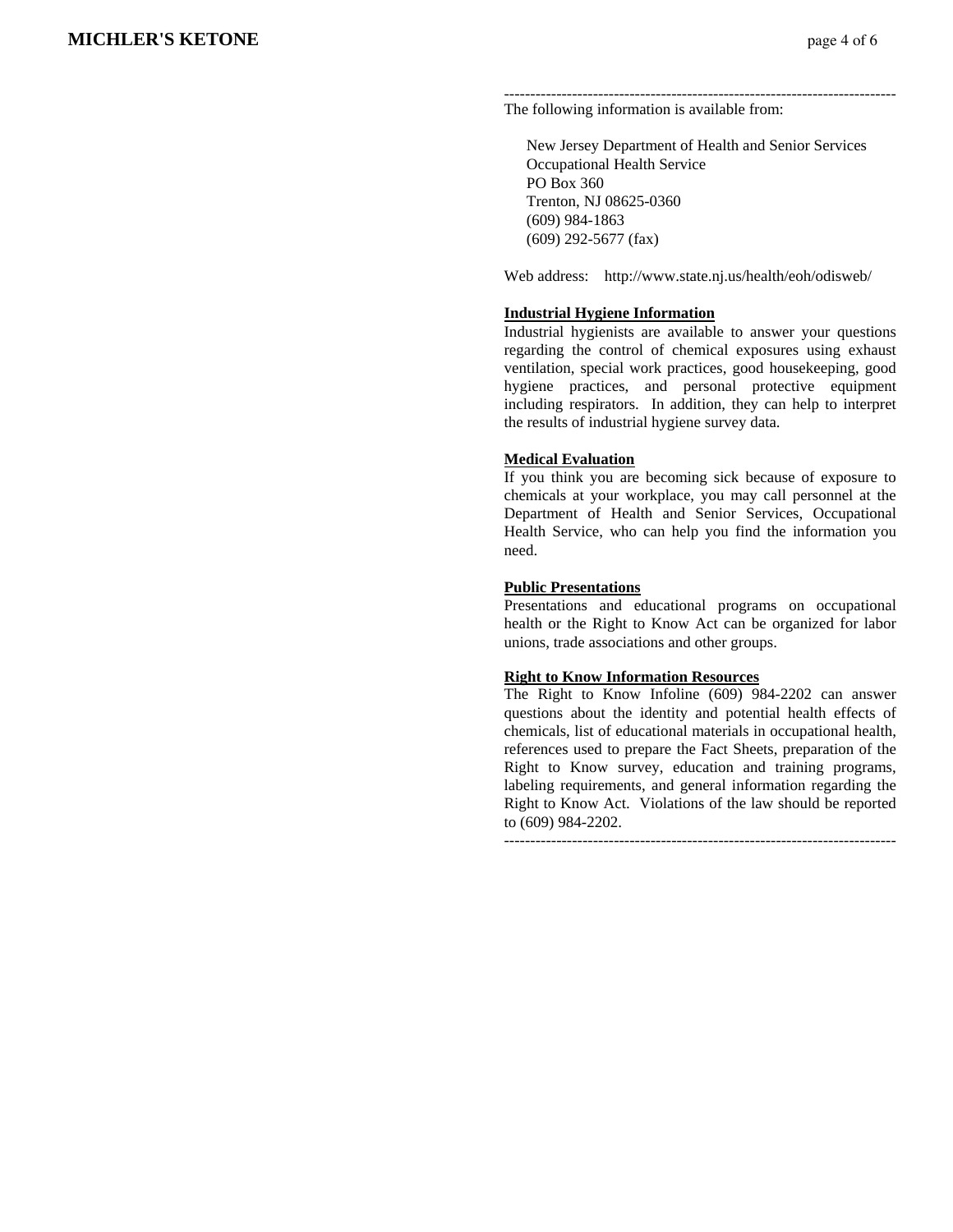### **MICHLER'S KETONE** *page 5 of 6*

#### **DEFINITIONS**

**ACGIH** is the American Conference of Governmental Industrial Hygienists. It recommends upper limits (called TLVs) for exposure to workplace chemicals.

A **carcinogen** is a substance that causes cancer.

The **CAS number** is assigned by the Chemical Abstracts Service to identify a specific chemical.

A **combustible** substance is a solid, liquid or gas that will burn.

A **corrosive** substance is a gas, liquid or solid that causes irreversible damage to human tissue or containers.

**DEP** is the New Jersey Department of Environmental Protection.

**DOT** is the Department of Transportation, the federal agency that regulates the transportation of chemicals.

**EPA** is the Environmental Protection Agency, the federal agency responsible for regulating environmental hazards.

A **fetus** is an unborn human or animal.

A **flammable** substance is a solid, liquid, vapor or gas that will ignite easily and burn rapidly.

The **flash point** is the temperature at which a liquid or solid gives off vapor that can form a flammable mixture with air.

**HHAG** is the Human Health Assessment Group of the federal EPA.

**IARC** is the International Agency for Research on Cancer, a scientific group that classifies chemicals according to their cancer-causing potential.

A **miscible** substance is a liquid or gas that will evenly dissolve in another.

**mg/m3** means milligrams of a chemical in a cubic meter of air. It is a measure of concentration (weight/volume).

**MSHA** is the Mine Safety and Health Administration, the federal agency that regulates mining. It also evaluates and approves respirators.

A **mutagen** is a substance that causes mutations. A **mutation** is a change in the genetic material in a body cell. Mutations can lead to birth defects, miscarriages, or cancer.

**NAERG** is the North American Emergency Response Guidebook. It was jointly developed by Transport Canada, the United States Department of Transportation and the Secretariat of Communications and Transportation of Mexico. It is a guide for first responders to quickly identify the specific or generic hazards of material involved in a transportation incident, and to protect themselves and the general public during the initial response phase of the incident.

**NCI** is the National Cancer Institute, a federal agency that determines the cancer-causing potential of chemicals.

**NFPA** is the National Fire Protection Association. It classifies substances according to their fire and explosion hazard.

**NIOSH** is the National Institute for Occupational Safety and Health. It tests equipment, evaluates and approves respirators, conducts studies of workplace hazards, and proposes standards to OSHA.

**NTP** is the National Toxicology Program which tests chemicals and reviews evidence for cancer.

**OSHA** is the Occupational Safety and Health Administration, which adopts and enforces health and safety standards.

**PEOSHA** is the Public Employees Occupational Safety and Health Act, a state law which sets PELs for New Jersey public employees.

**PIH** is a DOT designation for chemicals which are Poison Inhalation Hazards.

**ppm** means parts of a substance per million parts of air. It is a measure of concentration by volume in air.

A **reactive** substance is a solid, liquid or gas that releases energy under certain conditions.

A **teratogen** is a substance that causes birth defects by damaging the fetus.

**TLV** is the Threshold Limit Value, the workplace exposure limit recommended by ACGIH.

The **vapor pressure** is a measure of how readily a liquid or a solid mixes with air at its surface. A higher vapor pressure indicates a higher concentration of the substance in air and therefore increases the likelihood of breathing it in.